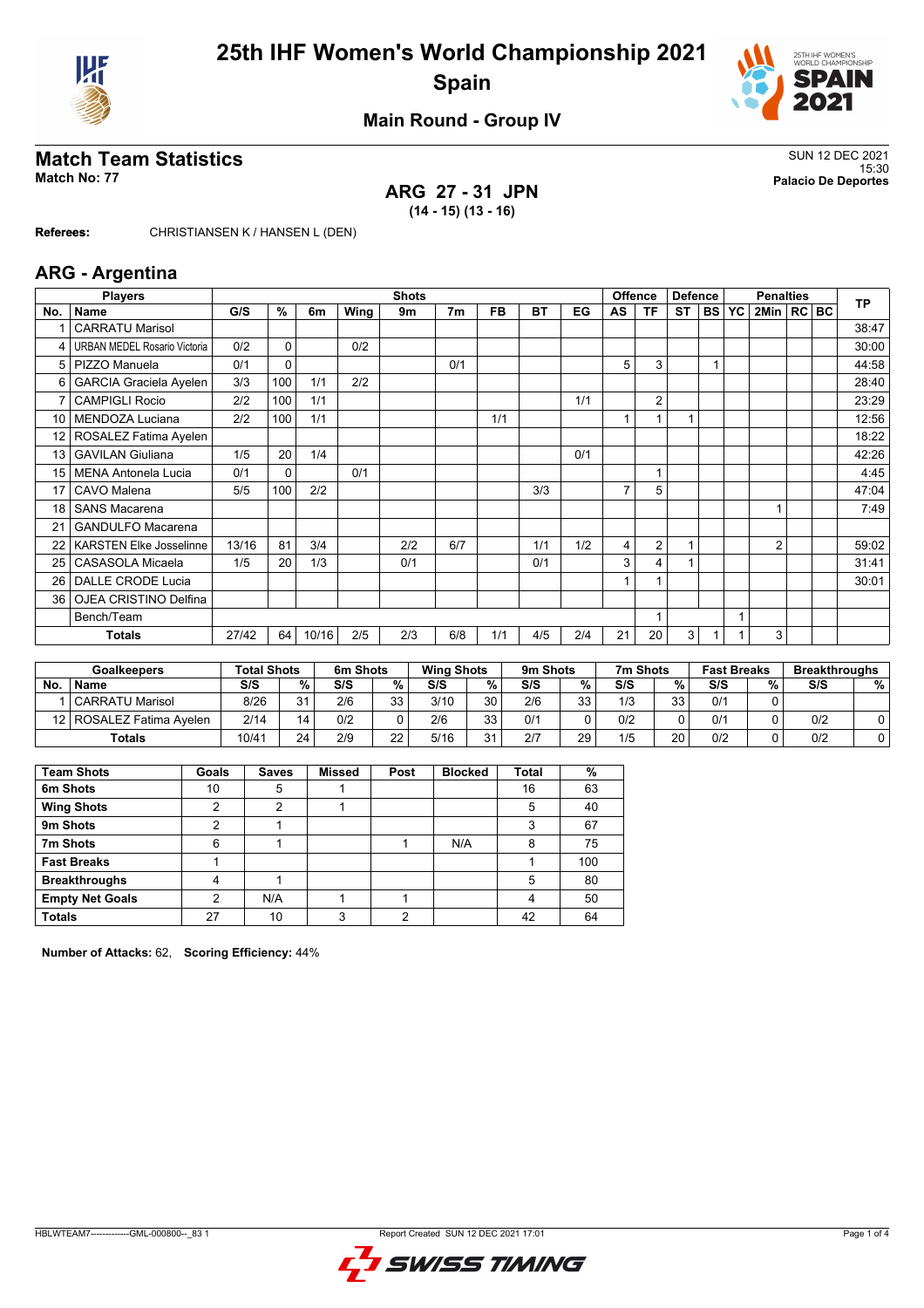

## **25th IHF Women's World Championship 2021 Spain**



## **Main Round - Group IV**

# **Match Team Statistics** SUN 12 DEC 2021

15:30 **Match No: 77 Palacio De Deportes ARG 27 - 31 JPN (14 - 15) (13 - 16)**

**Referees:** CHRISTIANSEN K / HANSEN L (DEN)

## **ARG - Argentina**

|                                                |                      |                    |                                   |            |               | <b>Shots Distribution</b> |               |                           |              |                      |                          |               |     |
|------------------------------------------------|----------------------|--------------------|-----------------------------------|------------|---------------|---------------------------|---------------|---------------------------|--------------|----------------------|--------------------------|---------------|-----|
| <b>Players</b><br>Goals / Shots<br>1 CARRATU M |                      |                    | 4 URBAN MEDEL R 5 PIZZO M         |            | 6 GARCIA G    | 7 CAMPIGLI R              |               |                           | 10 MENDOZA L |                      |                          | 12 ROSALEZ F  |     |
|                                                |                      | 0/1                |                                   |            | $\sqrt{2}/2$  | $1/1$ $\blacksquare$      | 2/2           | u                         |              | $2/2$ $\blacksquare$ |                          |               |     |
| 13 GAVILAN G                                   | 1-Missed             | 15 MENA A          | 17 CAVO M                         | 1-Post     | 18 SANS M     |                           | 21 GANDULFO M | 22 KARSTEN E              |              |                      |                          | 25 CASASOLA M |     |
| $\frac{1}{2}$ 1/1                              |                      |                    | 1/1                               | 1/1<br>1/1 |               |                           |               | $1\overline{11}$<br>5/6   | 1/1          | 1/2                  | пг                       | 0/2           |     |
|                                                | $0/2$ $\blacksquare$ | 0/1                | $\blacksquare$ $\blacksquare$ 1/1 |            | $1/1$ u $\mu$ | ٠.                        |               | ו ד<br>$\blacksquare$ 3/3 |              |                      | $2/2$ $\blacksquare$ 0/1 |               | 1/2 |
| 1-Missed 1-Post<br>26 DALLE CRODE L            |                      | 36 OJEA CRISTINO D |                                   |            |               |                           |               | 1-Missed                  |              |                      |                          |               |     |

|  | 26 DALLE CRODE L 36 OJEA CRISTINO D |  |  |  |  |  |  |
|--|-------------------------------------|--|--|--|--|--|--|
|  |                                     |  |  |  |  |  |  |
|  |                                     |  |  |  |  |  |  |
|  |                                     |  |  |  |  |  |  |
|  |                                     |  |  |  |  |  |  |

**Team** Goals / Shots

 $1/1$   $1/1$ 

3-Missed 2-Post



# Saves / Shots

| 2/6 | 0/4 | 2/7 |
|-----|-----|-----|
| 2/5 |     | 0/3 |
| 2/7 | 0/1 | 2/8 |

| 1 CARRATU M  |                  |                  |
|--------------|------------------|------------------|
| 2/5          | $\overline{0}/2$ | $\overline{1/4}$ |
| 2/3          |                  | 0/2              |
| 2/4          |                  | 1/6              |
| 12 ROSALEZ F |                  |                  |
| 0/1          | $\overline{0/2}$ | $\overline{1/3}$ |
| 0/2          |                  | 0/1              |
| 0/2          |                  | 1/2              |

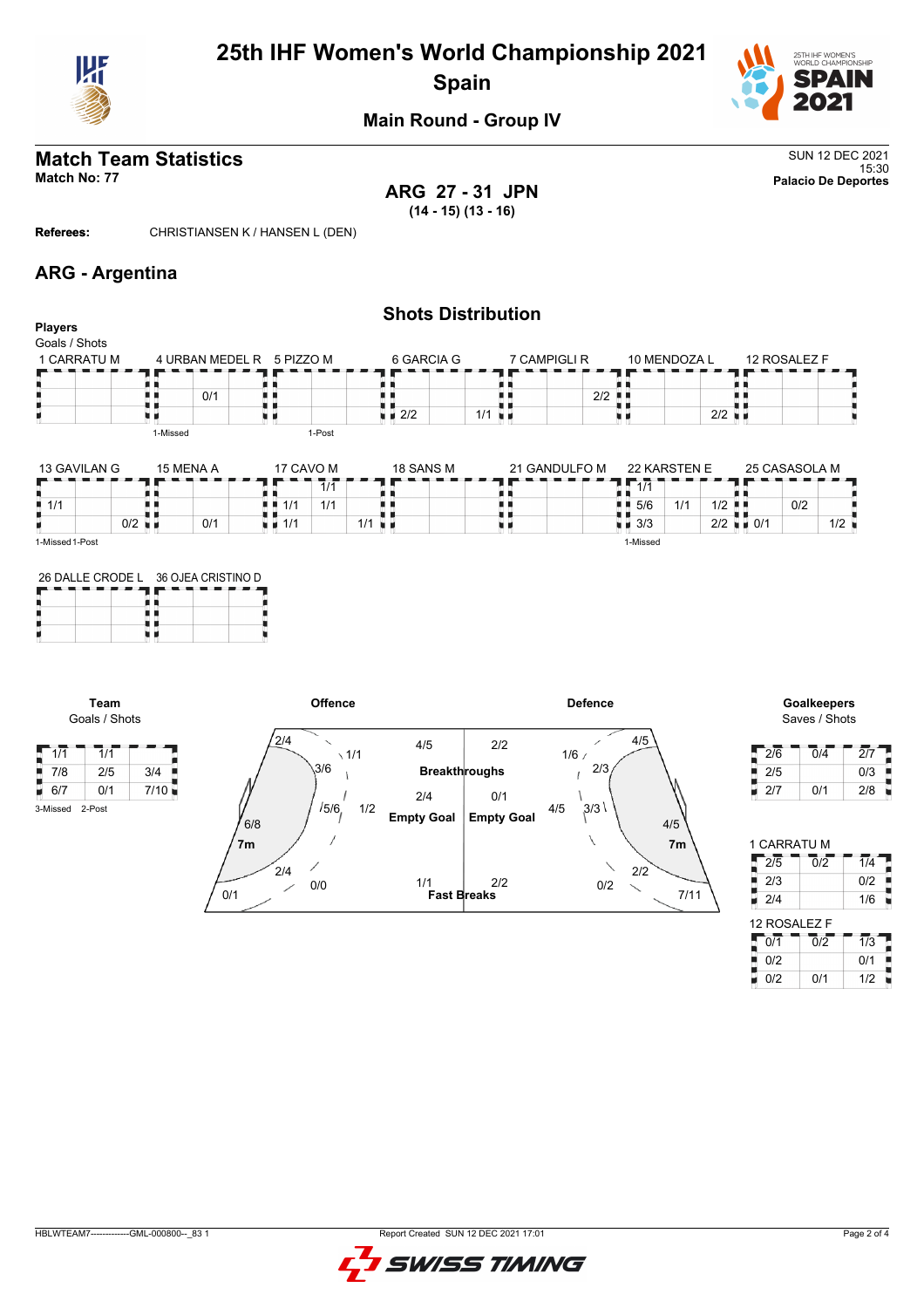



## **Main Round - Group IV**

# **Match Team Statistics** SUN 12 DEC 2021

**ARG 27 - 31 JPN (14 - 15) (13 - 16)**

15:30 **Match No: 77 Palacio De Deportes**

**Referees:** CHRISTIANSEN K / HANSEN L (DEN)

#### **JPN - Japan**

|     | <b>Players</b>          | <b>Shots</b>       |               |      |          |                |                   |             |           | Offence<br><b>Defence</b> |           | <b>Penalties</b> |                |           |                    | <b>TP</b>    |  |     |                      |
|-----|-------------------------|--------------------|---------------|------|----------|----------------|-------------------|-------------|-----------|---------------------------|-----------|------------------|----------------|-----------|--------------------|--------------|--|-----|----------------------|
| No. | ∣ Name                  | G/S                | $\frac{9}{6}$ | 6m   | Wing     | 9 <sub>m</sub> | 7 <sub>m</sub>    | <b>FB</b>   | <b>BT</b> | EG                        | <b>AS</b> | <b>TF</b>        | <b>ST</b>      | <b>BS</b> | YC                 | 2Min   RC BC |  |     |                      |
| 2   | NAGATA Mika             | 1/1                | 100           | 1/1  |          |                |                   |             |           |                           |           |                  |                |           |                    | 1            |  |     | 46:43                |
|     | FUJITA Asuka            | 0/1                | 0             |      | 0/1      |                |                   |             |           |                           |           |                  |                |           |                    |              |  |     | 6:05                 |
| 20  | <b>AKIYAMA Natsumi</b>  | 2/3                | 67            |      | 2/3      |                |                   |             |           |                           |           |                  |                |           |                    | $\mathbf{1}$ |  |     | 19:39                |
| 25  | <b>OHYAMA Mana</b>      | 1/4                | 25            | 0/2  |          | 1/2            |                   |             |           |                           | 6         | 1                | $\mathbf{1}$   |           |                    |              |  |     | 23:49                |
| 26  | <b>AIZAWA Natsuki</b>   | 7/10               | 70            | 2/2  |          | 0/3            | 4/4               |             | 1/1       |                           | 8         | 5                |                |           |                    |              |  |     | 51:16                |
| 32  | <b>MATSUMOTO Hikaru</b> | 4/4                | 100           |      | 4/4      |                |                   |             |           |                           |           | $\overline{2}$   |                |           |                    | $\mathbf{1}$ |  |     | 48:30                |
| 34  | KONDO Maharu            | 1/1                | 100           | 1/1  |          |                |                   |             |           |                           | 2         | $\mathbf{1}$     |                |           |                    |              |  |     | 23:09                |
| 36  | NAKAYAMA Kaho           | 7/11               | 64            | 2/2  |          | 4/7            | 0/1               |             | 1/1       |                           | 8         | 5                |                |           |                    |              |  |     | 46:01                |
| 42  | YAMAMOTO Mana           |                    |               |      |          |                |                   |             |           |                           |           |                  |                |           |                    |              |  |     |                      |
| 44  | <b>KITAHARA Yumi</b>    | 0/1                | 0             |      |          | 0/1            |                   |             |           |                           |           | -1               |                |           |                    |              |  |     | 19:52                |
| 45  | OSAWA Abinaomi          |                    |               |      |          |                |                   |             |           |                           |           |                  |                |           |                    |              |  |     | 13:24                |
| 46  | <b>BABA Atsuko</b>      |                    |               |      |          |                |                   |             |           |                           |           |                  |                |           |                    |              |  |     | 32:38                |
| 47  | <b>SAHARA Naoko</b>     | 1/2                | 50            | 1/1  |          |                |                   |             |           | 0/1                       |           | $\mathbf{1}$     | $\mathbf{1}$   |           |                    | $\mathbf{1}$ |  |     | 44:04                |
| 48  | <b>HATTORI Saki</b>     | 7/9                | 78            |      | 5/7      |                |                   | 2/2         |           |                           |           |                  | $\overline{2}$ |           |                    |              |  |     | 35:00                |
| 49  | YOSHIDOME Yuki          | 0/1                | 0             |      | 0/1      |                |                   |             |           |                           |           |                  | 1              |           |                    |              |  |     | 9:50                 |
|     | 50 AKIYAMA Shizuka      |                    |               |      |          |                |                   |             |           |                           |           |                  |                |           |                    |              |  |     |                      |
|     | Bench/Team              |                    |               |      |          |                |                   |             |           |                           |           |                  |                |           |                    |              |  |     |                      |
|     | <b>Totals</b>           | 31/48              | 65            | 7/9  | 11/16    |                | 5/13<br>4/5       | 2/2         | 2/2       | 0/1                       | 25        | 16               | 5              |           |                    | 4            |  |     |                      |
|     |                         |                    |               |      |          |                |                   |             |           |                           |           |                  |                |           |                    |              |  |     |                      |
|     | <b>Goalkeepers</b>      | <b>Total Shots</b> |               |      | 6m Shots |                | <b>Wing Shots</b> |             | 9m Shots  |                           |           | 7m Shots         |                |           | <b>Fast Breaks</b> |              |  |     | <b>Breakthroughs</b> |
| No. | <b>Name</b>             | S/S                |               | $\%$ | S/S      | $\frac{0}{0}$  | S/S               | $\%$        | S/S       | $\%$                      | S/S       |                  | %              | S/S       |                    | $\%$         |  | S/S | %                    |
| 45  | OSAWA Abinaomi          | 4/12               |               | 33   | 2/4      | 50             | 2/2               | 100         |           |                           | 0/4       |                  | 0              |           |                    |              |  | 0/2 | $\mathbf 0$          |
| 46  | <b>BABA Atsuko</b>      | 6/24               |               | 25   | 3/11     | 27             | 0/2               | $\mathbf 0$ | 1/3       | 33                        | 1/3       |                  | 33             | 0/1       |                    | $\Omega$     |  | 1/3 | 33                   |
|     | EG                      |                    | 2             |      |          |                |                   |             |           |                           |           |                  |                |           |                    |              |  |     |                      |
|     | <b>Totals</b>           | 10/37              |               | 27   | 5/15     | 33             | 2/4               | 50          | 1/3       | 33                        | 1/7       |                  | 14             | 0/1       |                    | 0            |  | 1/5 | 20                   |

| <b>Team Shots</b>      | Goals | <b>Saves</b> | <b>Missed</b> | Post | <b>Blocked</b> | Total | %   |
|------------------------|-------|--------------|---------------|------|----------------|-------|-----|
| 6m Shots               |       | 2            |               |      |                | 9     | 78  |
| <b>Wing Shots</b>      | 11    | 5            |               |      |                | 16    | 69  |
| 9m Shots               | 5     | 2            | 3             | ົ    |                | 13    | 38  |
| 7m Shots               | 4     |              |               |      | N/A            | 5     | 80  |
| <b>Fast Breaks</b>     | 2     |              |               |      |                | 2     | 100 |
| <b>Breakthroughs</b>   | っ     |              |               |      |                | 2     | 100 |
| <b>Empty Net Goals</b> |       | N/A          |               |      |                |       |     |
| <b>Totals</b>          | 31    | 10           |               | ◠    |                | 48    | 65  |

**Number of Attacks:** 63, **Scoring Efficiency:** 49%